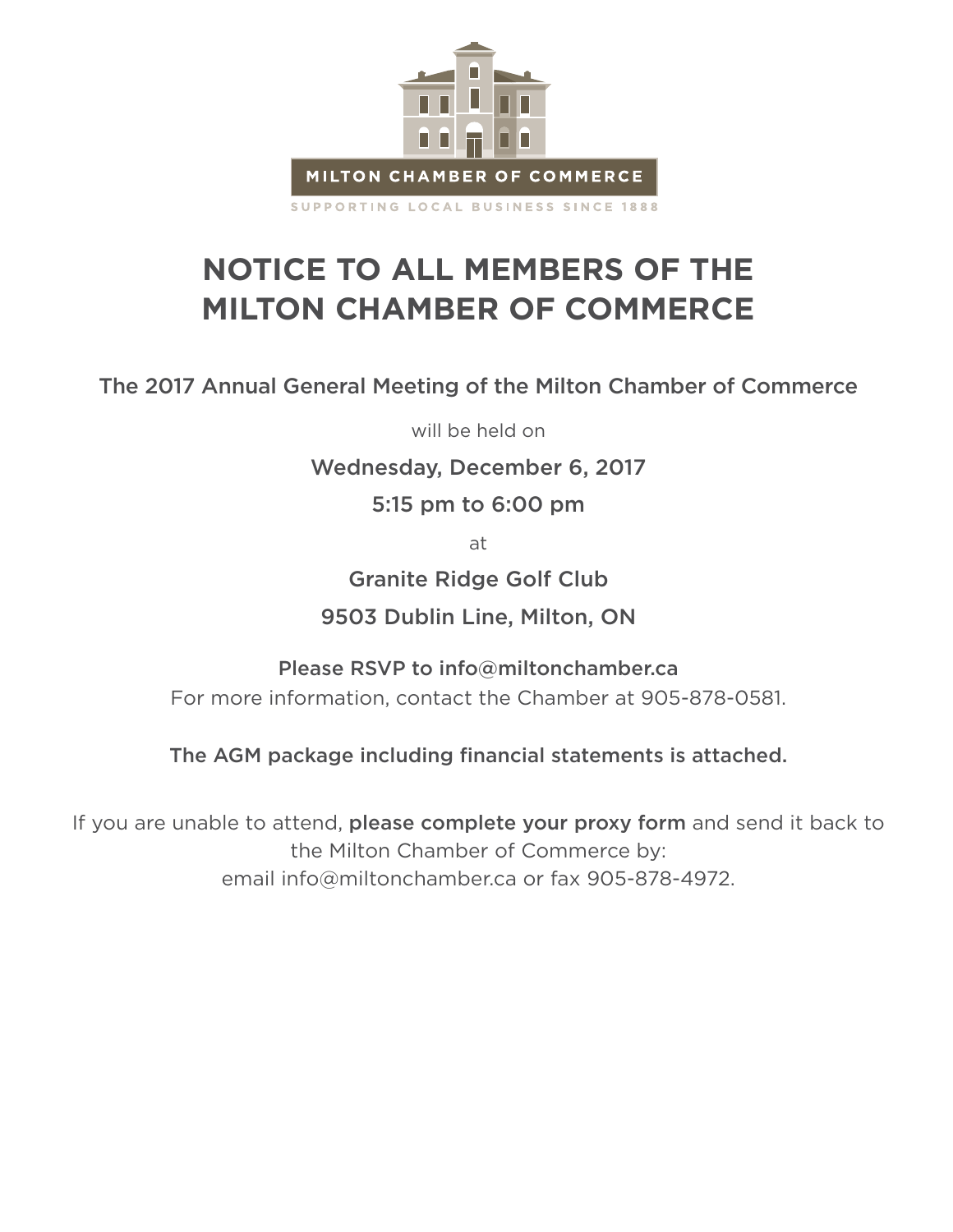

# **MILTON CHAMBER OF COMMERCE 2017 ANNUAL GENERAL MEETING PROXY FORM**

The undersigned member of the Milton Chamber of Commerce hereby appoints Board Chair Teresa Fujarczuk or \_\_\_\_\_\_\_\_\_\_\_\_\_\_\_\_\_\_\_\_\_\_\_\_\_ a member in good standing, attending the Annual General Meeting, as proxy holder of the undersigned to attend, act and vote for on behalf of the undersigned at the meeting of members to be held on December 6, 2017 (including adjournments thereof) in respect of all matters which may come before the meetings the same manner as the undersigned could do if personally present there at, and hereby revokes all proxies previously given.

| <b>DATED</b> this<br>۔ ۱۱۱ ک | $\bigcap$<br>$\sim$<br>◡ |  |
|------------------------------|--------------------------|--|
|------------------------------|--------------------------|--|

 $\_$  , and the set of the set of the set of the set of the set of the set of the set of the set of the set of the set of the set of the set of the set of the set of the set of the set of the set of the set of the set of th

Member's Signature Member's Name (Printed)

\_\_\_\_\_\_\_\_\_\_\_\_\_\_\_\_\_\_\_\_\_\_\_\_\_\_\_\_\_\_\_\_\_\_\_\_\_\_\_\_\_\_\_\_\_\_ Company Name

Please email to [info@miltonchamber.ca](mailto:info%40miltonchamber.ca?subject=) or fax to 905-878-4972.

*Note: As staff, Scott McCammon is ineligible to stand as proxy holder.*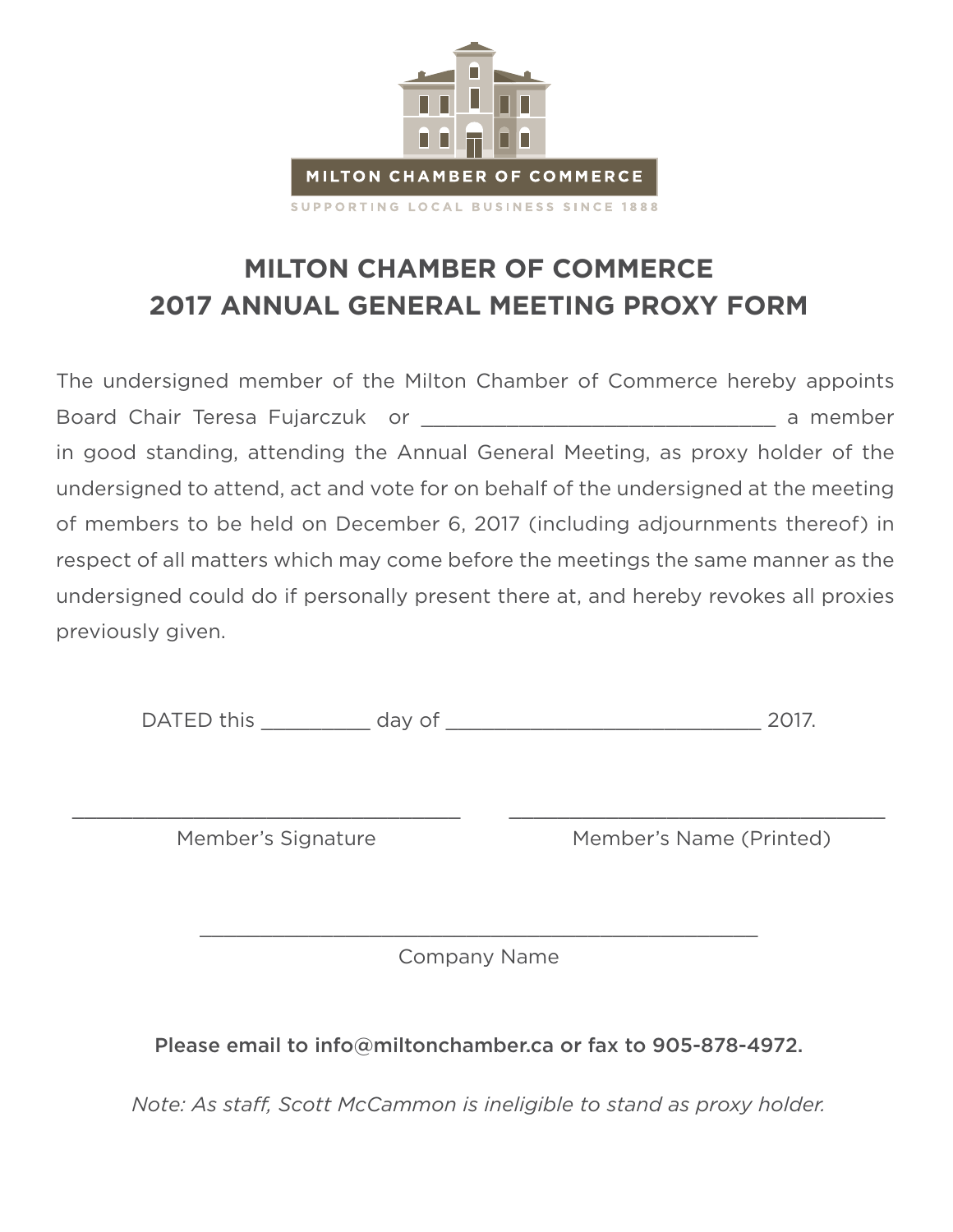

# **MILTON CHAMBER OF COMMERCE ANNUAL GENERAL MEETING AGENDA**

Wednesday, December 6, 2017 Granite Ridge Golf Club 9503 Dublin Line, Milton, ON

- 1. Call to Order Chair Teresa Fujarczuk
- 2. Remarks of the Chair Teresa Fujarczuk
- 3. Adoption of the Minutes of the 2016 Annual General Meeting Teresa Fujarczuk
- 4. Confirmation of the Directors' Actions Teresa Fujarczuk
- 5. Report of the Treasurer Wilfred (Buddy) Edge
- 6. Report of the Nominating Committee Teresa Fujarczuk or Lesley Mansfield
- 7. Election (if required) Scott McCammon
- 8. Appointment of the Auditor for the 2017/2018 fiscal year Teresa Fujarczuk
- 9. Results of the Election Teresa Fujarczuk
- 10.New Business Teresa Fujarczuk
- 11. Adjournment Teresa Fujarczuk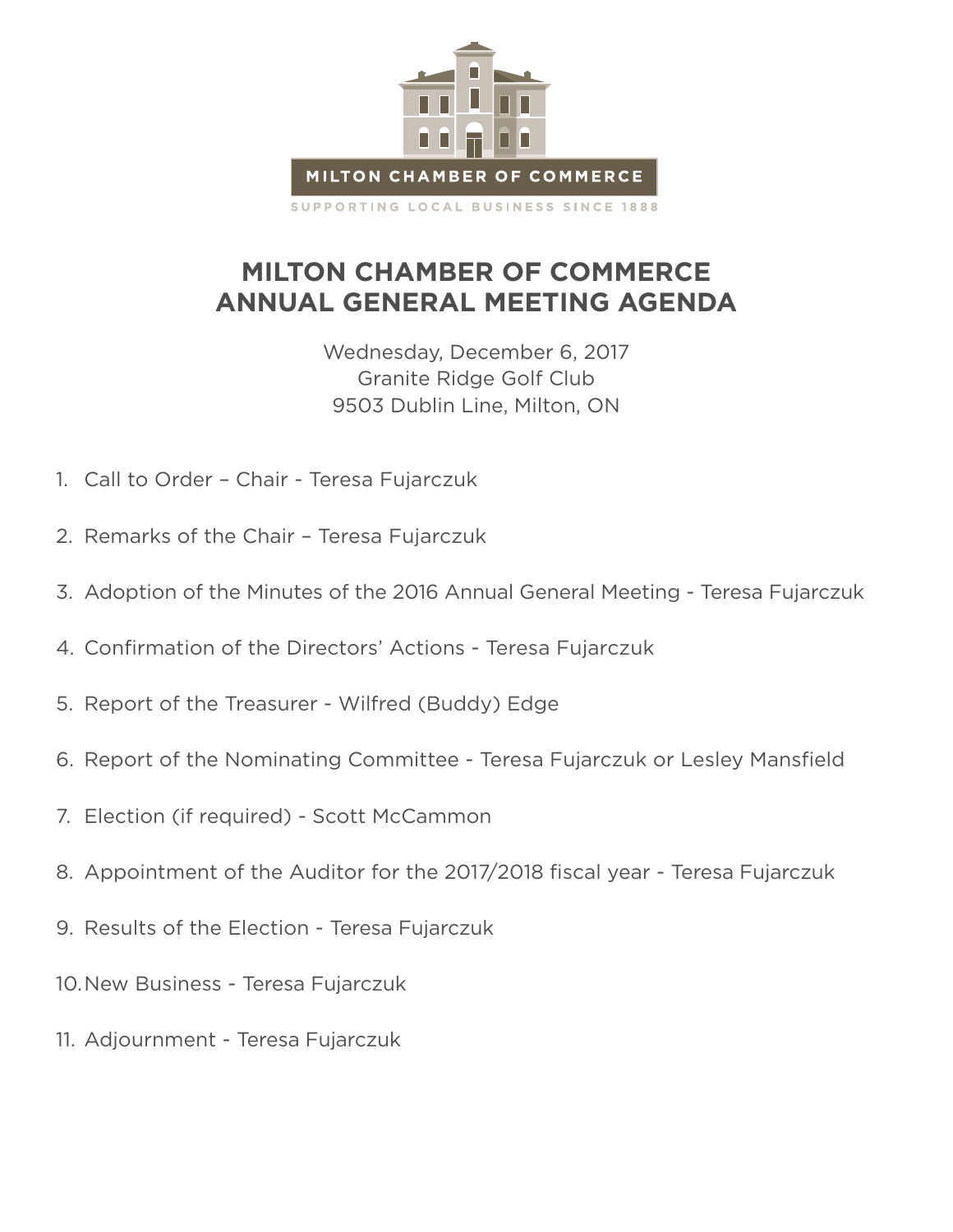

# **MILTON CHAMBER OF COMMERCE 2016 ANNUAL GENERAL MEETING MINUTES**

Wednesday, December 7, 2016 Milton Sports Centre, 605 Santa Maria Blvd. Milton, ON

- 1. Meeting called to order by President Teresa Fujarczuk at 8:36 am.
- 2. Adoption of the Agenda of the 2016 Annual General Meeting

It was moved by Steve Dykstra and seconded by Buddy Edge that the agenda of the 2016 Annual General Meeting be adopted as presented. Motion carried.

3. Remarks of the President – Teresa Fujarczuk

Every year at the Chamber of Commerce is a busy one and 2016 was no exception. The Chamber bid a sad farewell to Sandy Martin but welcomed Scott McCammon as our new Executive Director.

Scott and our team at the Chamber; Joanne Barrett, Cheryl Ciccarelli, Melissa Janjevich and Krista Lendardon-Trull, put together another exciting and educational year for our members. Along with our annual events: our Golf Tournament, Sports Celebrity Dinner, Farmer's Market, Business After Hours, Milton Young Professionals, Breakfast with the Mayor and Webinar Wednesdays just to name a few, we also hosted meetings with the Honourable Lisa Raitt, MP Milton, the Honourable Indira Naidoo-Harris, MPP Halton and the Honourable Kevin Flynn, Minister of Labour and MPP Oakville and co-hosted a meeting with the Honourable Charles Souza, Minister of Finance and MPP Mississauga South.

As I enter my second and last year as President of the Board, I look forward to working with those Board Members who will be continuing their terms and the newly elected directors who will be joining us today. The Chamber continues to be the voice of business in Milton and we on the Board encourages lively and thoughtful discussion around the table to advocate for business, nurture entrepreneurship and free enterprise and to provide opportunities for our members to connect, learn and grow. We are honoured to serve over 700 chamber members in Milton and thank you for your commitment to our community.

Thank you to resigned board member Blake Mercer who was an engaged and active member and to Lesley Mansfield, past President of the Chamber. Lesley's personal contributions to the Chamber have been many and her dedication and commitment to the position were exceptional. On a personal note, I will miss her insights and vision which made her such a vital part of our team. She will be greatly missed.

On behalf of the Board of Directors and the Staff of the Milton Chamber of Commerce, all the best for a profitable and productive new year. It is my honour to serve another year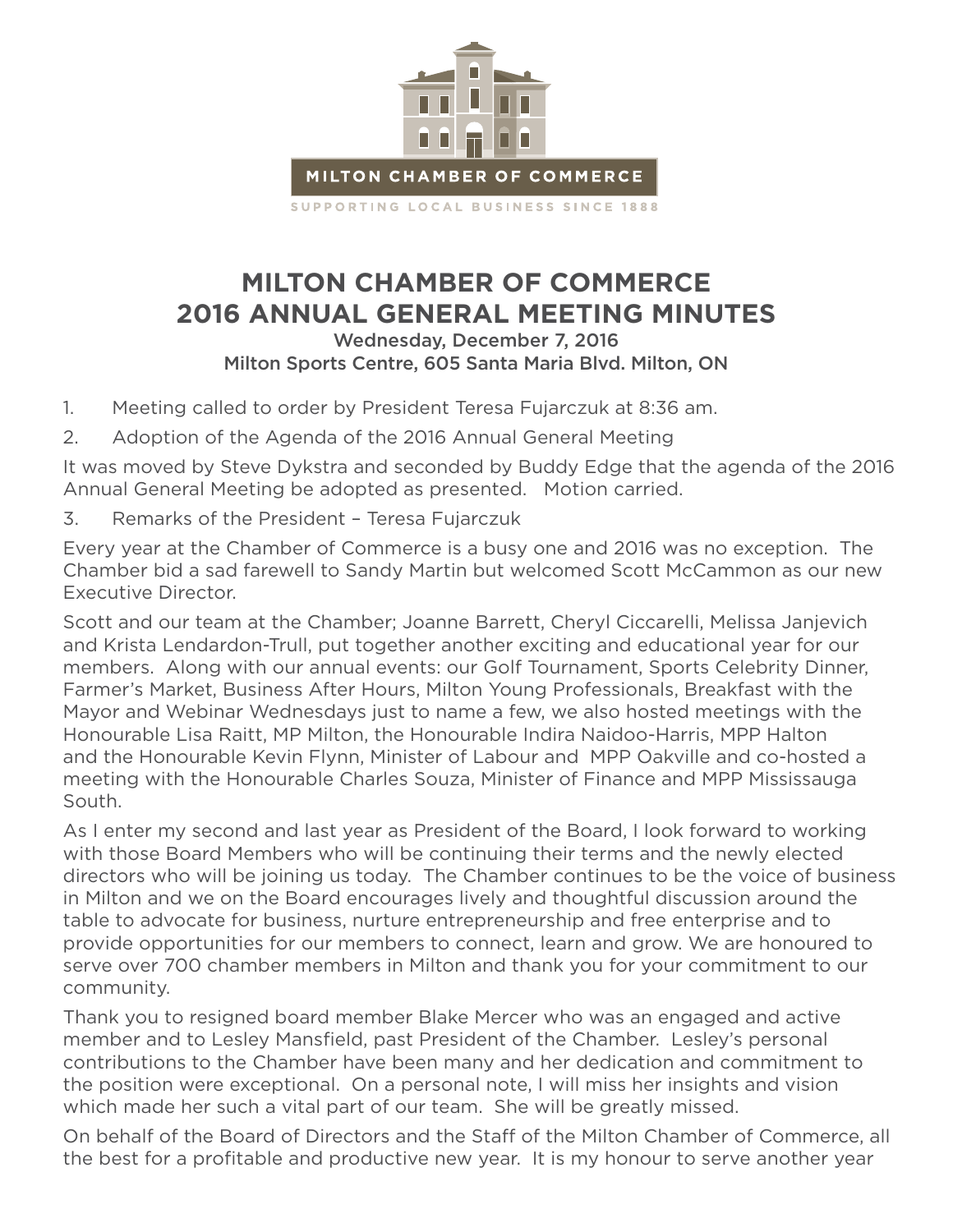as your Board President and I look forward to a great 2017.

Respectively submitted, Teresa Fujarczuk, Board President Milton Chamber of Commerce

4. Adoption of the Minutes of the 2015 Annual General Meeting

It was moved by Lesley Mansfield and seconded by Buddy Edge that the minutes of the 2015 Annual General Meeting be adopted as presented. Motion carried.

5. Confirmation of the Directors' Actions

Teresa Fujarczuk read the following statement to confirm the actions of the Directors' during the previous year.

RESOLVED that all purchases, contracts, membership approvals, contributions, compensations, acts, decisions and appointments by the Board of Directors and Officers since the last meeting of the corporation to the present date, be and the same hereby are ratified and approved.

It was moved by Lesley Mansfield and seconded by Nathan Porter that the actions of the Board of Directors since the previous Annual General Meeting for the year 2016 be confirmed. Motion carried.

6. Report of the Treasurer –

Included in the AGM package are the audited financial statements for the year ending September 30, 2016.

The auditor's report was issued on November 16, 2016 with a clean audit opinion and approved by the Milton Chamber Board of Directors on the same date.

The Milton Chamber completed a successful audit of its financial statements for the year ending September 30, 2016. The auditor's report was issued on November 16, 2016 and approved by the Milton Chamber Board of Directors on the same date.

The Chamber had a good year generating \$625,601 in revenue. This was down by \$21,239 over the prior year due to fewer events held. This resulted in lower ticket sales and sponsorship revenue.

Total expenses for the year were \$640,697 which was higher than the prior year by \$24,606. The majority of the increase in cost is related to one-time costs incurred in the replacement of the Executive Director.

The Chamber closed the year with a net deficit from Operations of \$15,096 versus a surplus for the prior year of \$30,749.

Looking forward into 2017, the Chamber is expecting to produce a small surplus for the year.

Cash at September 30, 2016 was \$142,414 which is down over the prior year by \$30,306. The reduction in cash is a result of the deficit from operations and expenditures to replace computer equipment and software.

Submitted by Wilfred (Buddy) Edge Treasurer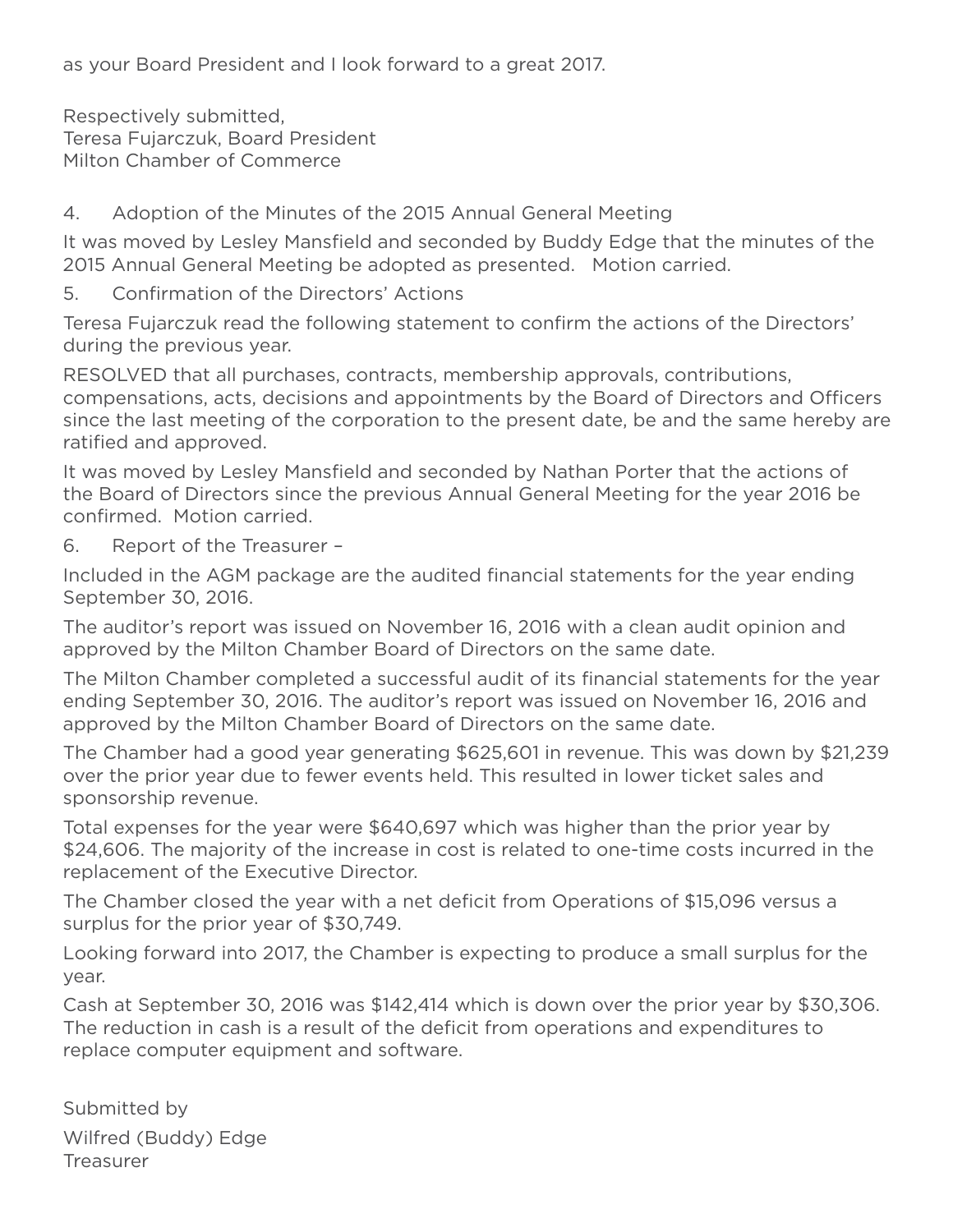It was motioned by David O'Connell and seconded by Leslie McLaren that the report of the Treasurer be accepted and approved as given. Motion carried.

#### 7. Report of the Nominating Committee

Keith acknowledged a clerical error in the original Nominating Committee report as circulated and noted that 5 directors are serving the balance of a two year term which ends in December 2017 not December 2016. Corrected copies were made available to all attendees.

Keith Hesse read the Report of the (corrected) Nominating Committee noting that incumbents:

- Steven Dykstra, Steven Dykstra Law Professional Corporation
- Wilfred Edge, RBC Dominion Securities
- Teresa Fujarczuk, Granite Ridge Golf Club
- Keith Hesse, Aimco Solrec Limited

were seeking another 2 year term and that

- Nathan Porter of SRG was seeking nomination to the Board of Directors for a two year term of 2017 and 2018
- Leslie Fitch of the Milton Public Library was seeking nomination to the Board of Directors for a one year term commencing January 1, 2017.

Keith asked for nominations from the floor three times and as no one was nominated proceeded with the meeting. Keith welcomed the new Directors to the Board.

It was moved by David O'Connell and seconded by Leslie McLaren that the 2017/2018 Report of the Nominating Committee be accepted as circulated and that the proposed slate of officers be accepted. Motion carried.

8. Appointment of the Auditors for the 2016/2017 fiscal year

It was moved by Leslie Fitch and seconded by Mike McLean that The Board of Directors is authorized to appoint Astrid Lakats as the Auditor for the 2016/2017 fiscal year. Motion carried.

9. Results of the Election

The candidates presented by the nominating committee won uncontested election to the Board.

Teresa Fujarczuk will remain as President. Keith Hesse will remain as Vice President. There will be no one filling the Past President role.

The Board welcomes Leslie Fitch and Nathan Poter as new Directors and is pleased to have Steve Dykstra of Steven Dykstra Law Professional Corporation, Wilfred Edge of RBC Dominion Securities, Teresa Fujarczuk of Granite Ridge Golf Club and Keith Hesse of Aimco Solrec Limited return for a new two year term. The Board thanks Lesley Mansfield and Blake Mercer for their service.

10. New Business

o Teresa Fujarczuk discussed changes to the Constitution and By-laws to better align with current practices in other Chambers.

o The following changes were approved by the Board of Directors at their Nov. 16, 2016 meeting and are presented here for ratification by the membership.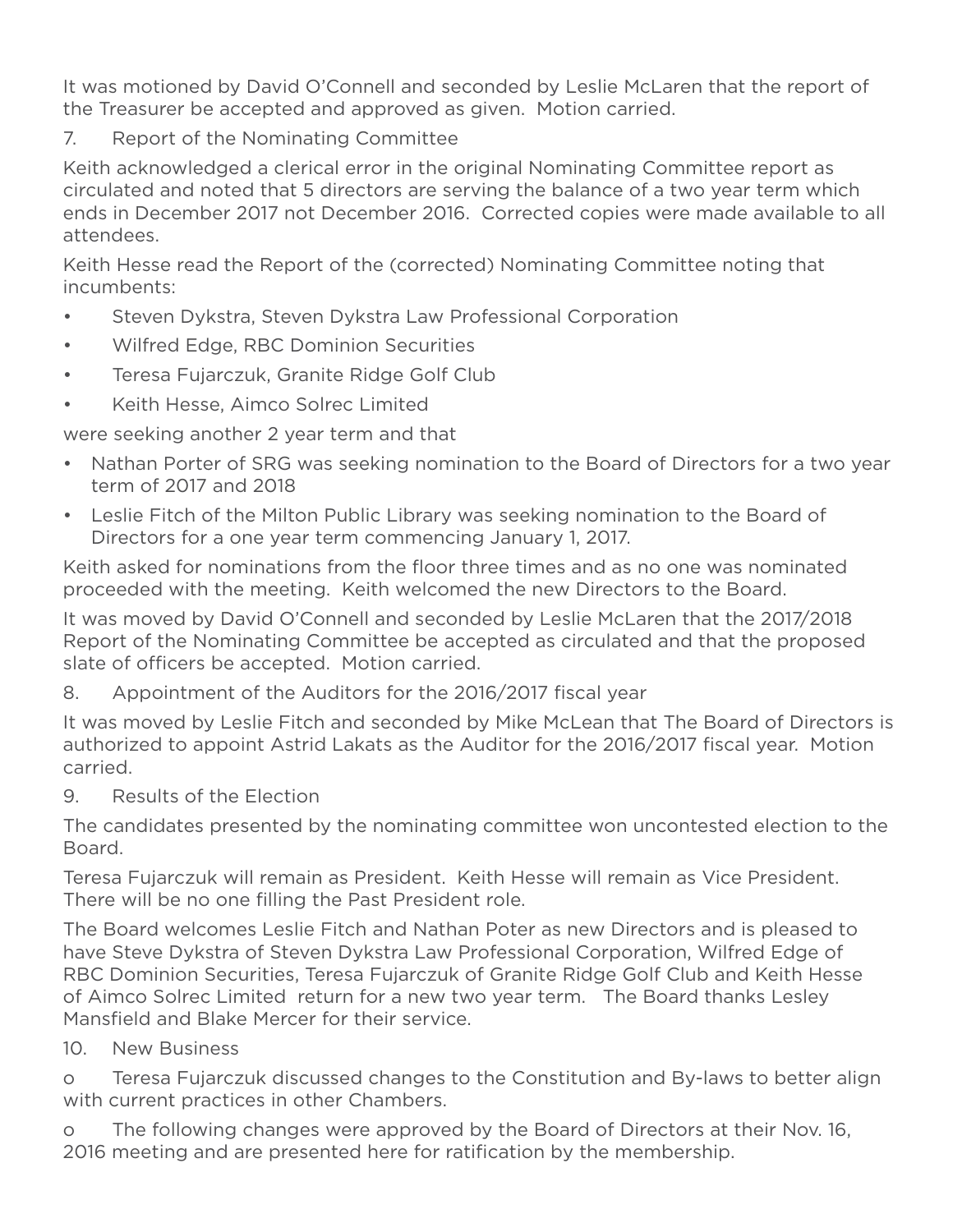o These changes are being proposed to better align with current practices at other Chambers.

• That the Constitution and By-laws be combined into one document. Article 1 & 2 of the Constitution to remain in the blended document.

- That the following changes be made to the titles of the following positions:
- o That the President will now be known as the Chair.
- o That the Vice-President will now be known as the Vice-Chair.
- o That the Executive Director will now be known as the President & CEO.
- That Section 3.15 of the By-laws be amended to read:

 3.15 The Chair of the Board and President & CEO (or appointed designate for each) are the Official Spokespeople for the Board and the Chamber. No other person has authority to speak on behalf of the Board or the Chamber.

• That Section 5.4 and 9.1 of the By-laws be amended to require a simple majority rather than a 2/3 vote.

• That a new by-law be added as follows:

5.5 In accordance with the Federal Boards of Trade Act, new members since the last Annual Meeting, having been approved in principle by the Board of Directors, will be formally ratified and approved by a two thirds vote of the members present in person or by proxy at the Annual General Meeting of the Members

o Astrid Lakats asked why a change was requested in the requirement of a 2/3 majority vs a simple majority and whether the revision had been circulated to members. SMcC noted that this change was circulated to the members as per the requirements of the By-Laws. He added that the simple majority would now be the requirement for any votes on further By-Law amendments. Astrid accepted this answer and raised no further question.

It was moved by Leslie McLaren and seconded by Mike McLean that changes to the Constitution and By-laws of the Milton Chamber of Commerce be adopted as presented. Motion carried.

Teresa Fujarczuk asked for a motion from the floor to adjourn the meeting at 8:50am. It was moved by Leslie Fitch and seconded by Buddy Edge that the meeting be adjourned. Motion carried.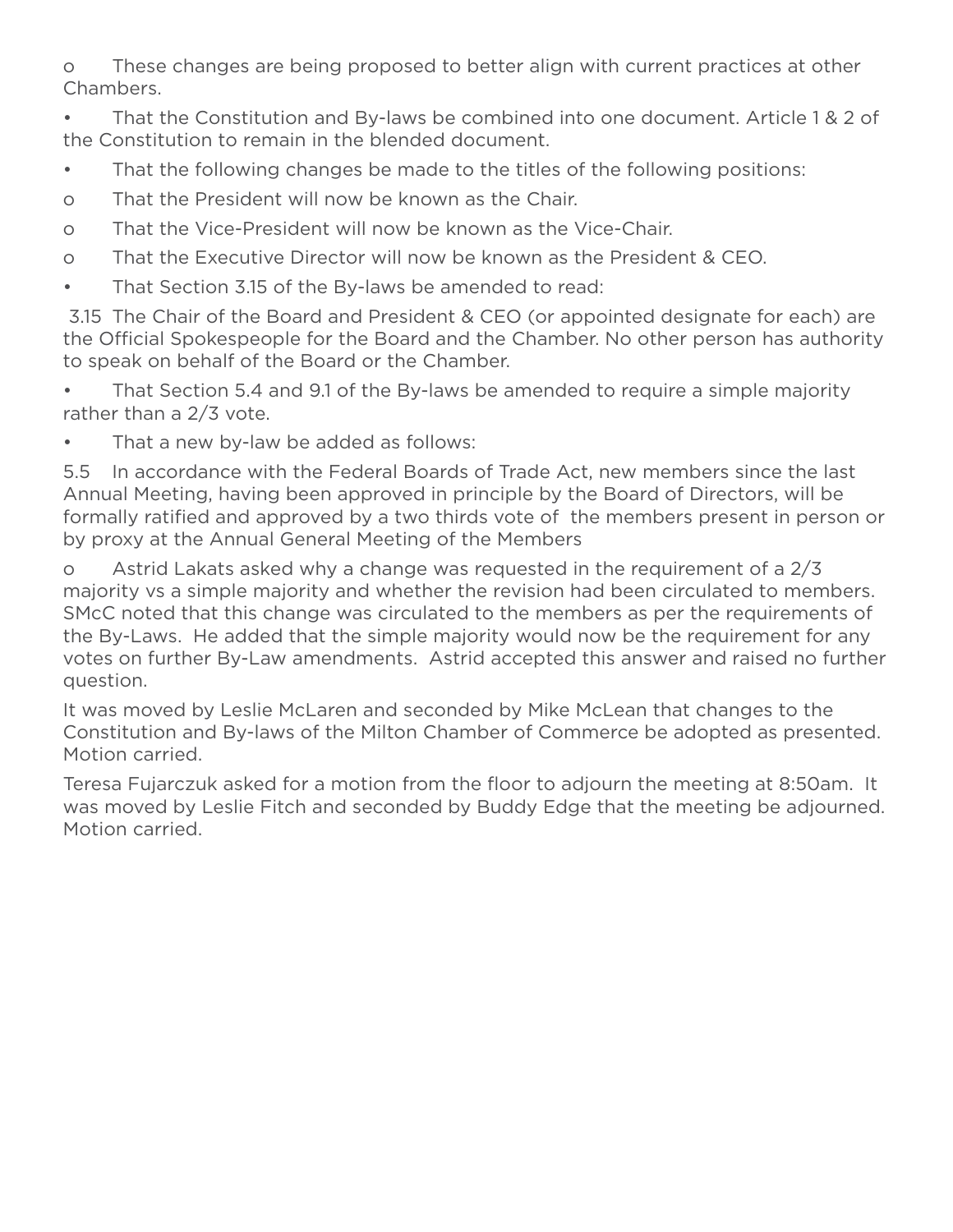

#### 2017 NOMINATING COMMITTEE REPORT BOARD of DIRECTORS – December 2017 to December 2018

#### RETIRING DIRECTORS

|                                                                   | <b>Richard Bolton</b>                    | Centricity 360 Consulting                   | (Marketing)   |
|-------------------------------------------------------------------|------------------------------------------|---------------------------------------------|---------------|
|                                                                   | Keith Hesse                              | Aimco Solrec Limited                        | (Industry)    |
|                                                                   | David O'Connell                          | <b>BANG!</b> creative                       | (Marketing)   |
|                                                                   |                                          |                                             |               |
| DIRECTORS SERVING BALANCE OF TWO YEAR TERM (ending December 2018) |                                          |                                             |               |
|                                                                   | Wilfred (Buddy) Edge Manulife Securities |                                             | (Investments) |
|                                                                   | Steven Dykstra                           | Steven Dykstra Law Professional Corporation | (Lawyer)      |

Nathan Porter SRG (Stevens Resource Group) (Recruitment)

#### INCUMBENTS SEEKING ANOTHER TWO YEAR TERM (two-year term ending December 2019)

| Walter Heyden       | Dufferin Aggregates | (Industry)  |
|---------------------|---------------------|-------------|
| Leslie McLaren      | ROXUL Inc.          | (Industry)  |
| <b>Fred Scheuer</b> | Intrigue Milton     | (Marketing) |
|                     |                     |             |

#### IMMEDIATE PAST-CHAIR (automatic term)

| <b>Granite Ridge Golf Club</b><br>(Entertainment)<br>Teresa Fujarczuk |  |  |  |
|-----------------------------------------------------------------------|--|--|--|

#### PROPOSED 2018 DIRECTORS (two-year term ending December 2019)

| Karen Galasso | RBC Royal Bank      | (Finance)              |
|---------------|---------------------|------------------------|
| Kim Majetic   | Gordon Food Service | (Industry)             |
| Amanda Moss   | Chudleigh's         | (Industry/Agriculture) |

(Public Service)

#### ONE-YEAR APPOINTMENT TO THE BOARD (ending December 2018)

| Leslie Fitch | Milton Public Library |  |
|--------------|-----------------------|--|

#### NOMINATED BY MEMBERS IN GOOD STANDING

TOWN OF MILTON COUNCIL REPRESENTATIVE (no action required)

To be appointed by Milton Council

#### MILTON CHAMBER OF COMMERCE STAFF (Ex-officio; no action required)

Scott McCammon President & CEO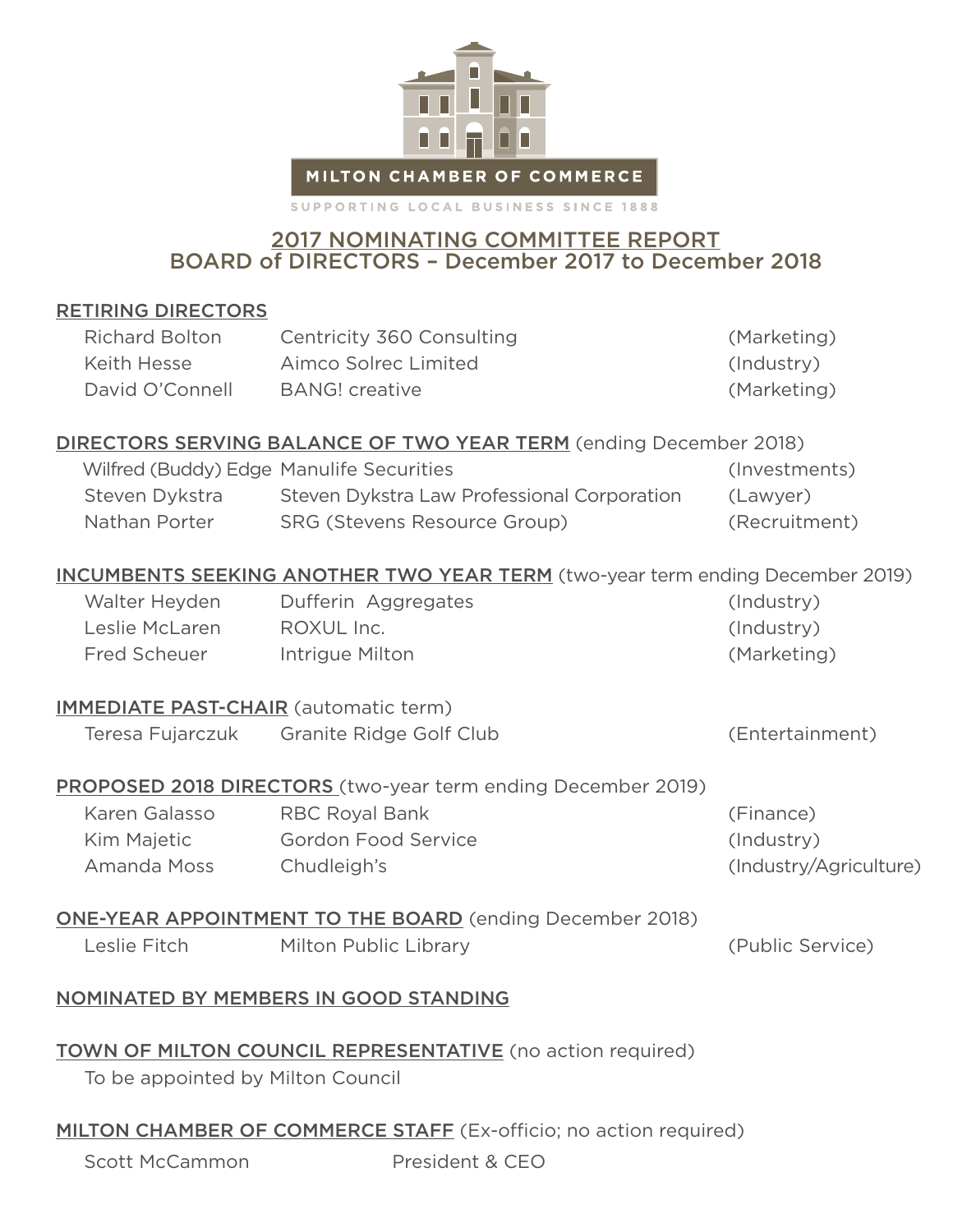

Her career has included such organizations as Bank of Montreal, HBJ Holt Rinehart Publishing, a senior Account Manger role with Weaver, Tanner & Miller Marketing Communications, to her current position with Roxul Inc., the world's largest producer of mineral wool insulation.

Leslie has been an active supporter of the community serving as Milton United Way Volunteer Campaign Chair for 2010 2012, and as part of the Milton Chamber of Commerce as a Director, and as President for 2006 and 2007. She was recognized by the Chamber of

Corporate Communications for the North American operation of Roxul Inc. Leslie graduated from the University of Western Ontario and received a Masters Certificate in Marketing Communication from York University Schulich School of Business and an Agency Practioner Certification from the Institute of Canadian Advertising, and Communications and

Leslie McLaren

Public Relations certificate from UWO.

Walter Heyden

*Dufferin Aggregates*

## *ROXUL Inc.*

member and supporter of the Chamber Of Commerce. Walter is an

Leslie McLaren is North American Manager of Government Affairs &

Commerce as Milton's Business Person of the year for 2012.

Walter Heyden has worked for Dufferin Aggregates a division of CRH Canada for 30 years. His career has included maintenance,

alumni of both York University's Schulich School of Business and University of Leicester's

continuing education programs.

He has been the manager of the Milton Quarry since 2010 and on the Chamber Board as a director since 2010. He is also sits as the co-chair of the Government Relations

Committee. He is married and has 2 children.

MILTON CHAMBER OF COMMERCE SUPPORTING LOCAL BUSINESS SINCE 1888





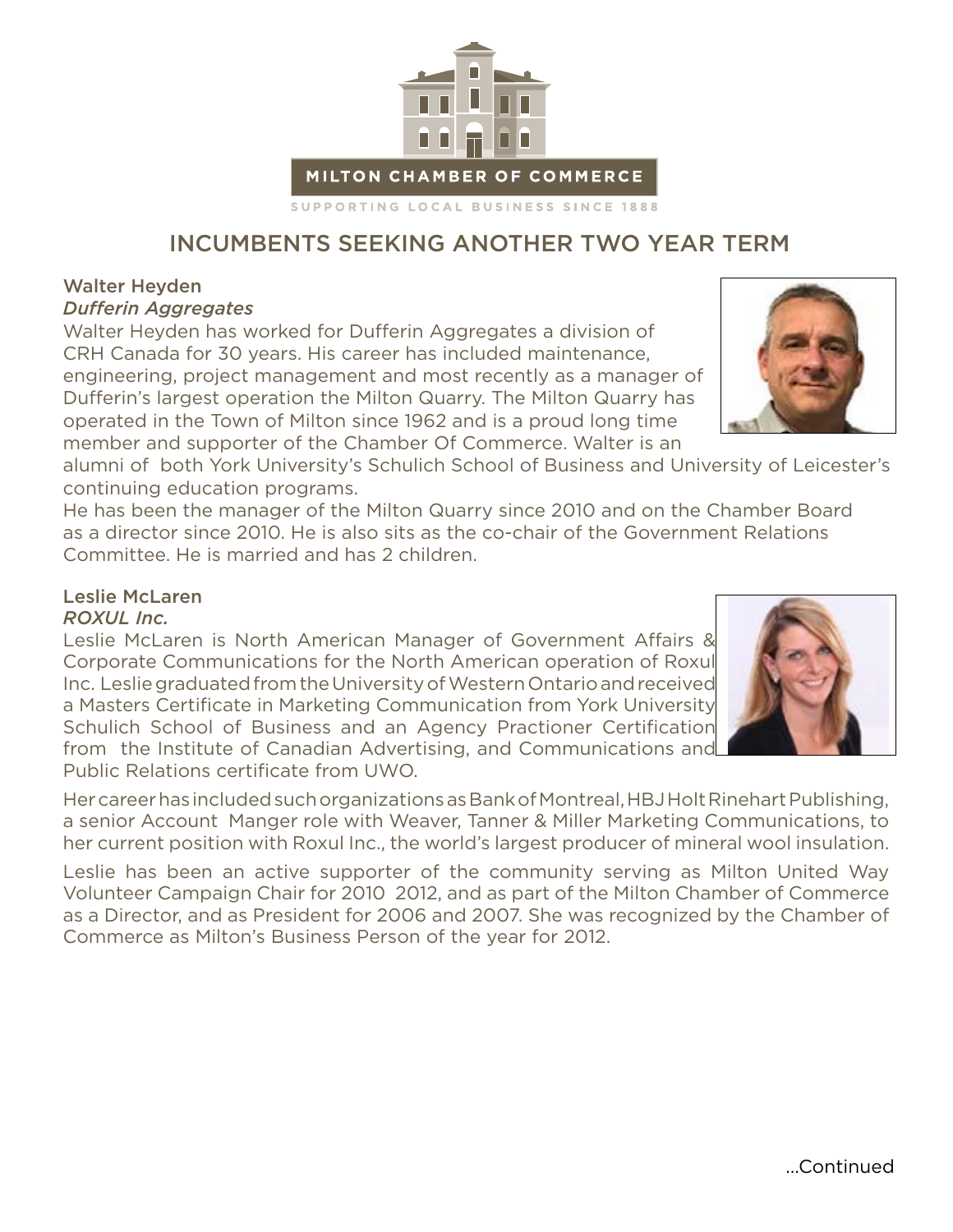

## INCUMBENTS SEEKING ANOTHER TWO YEAR TERM

#### Fred Scheuer *Intrigue Media*

Fred is a part owner of Intrigue Media in Milton and Oakville. He generates leads for businesses by helping them develop a marketing plan. His plans typically involve a mix of online strategies, community visibility and strategic networking.



When Fred is not helping businesses grow he enjoys being involved in

the community in any way he can. You will often find him participating in sporting events, volunteering at functions or on the golf course looking for his ball in the woods. Fred also enjoys hanging out with friends and family and solving the rubik's cube.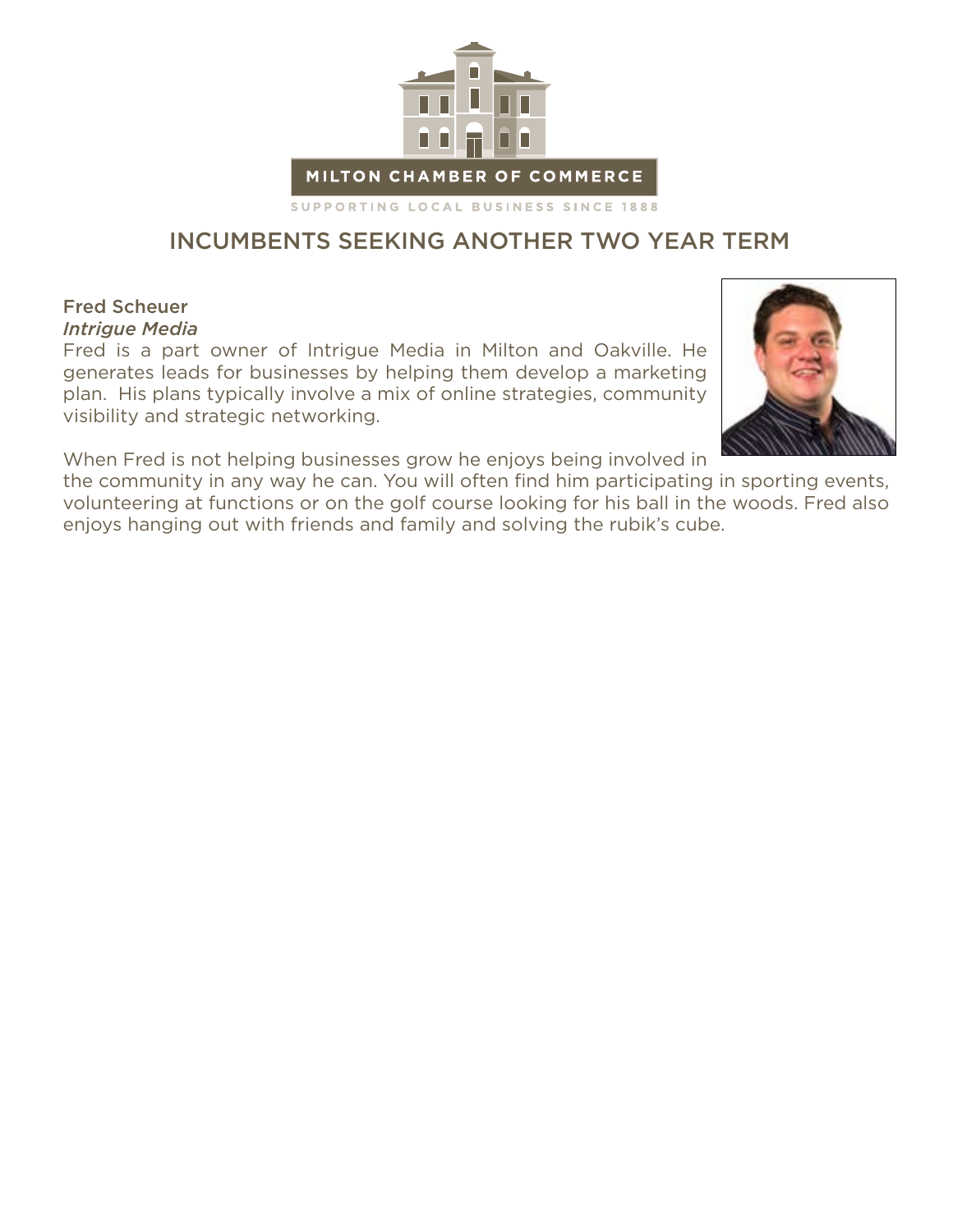

## PROPOSED 2017-2018 DIRECTORS SEEKING A TWO YEAR TERM

#### Karen Galasso *RBC Royal Bank*

As a Commercial Account Manager specializing in Healthcare, Karen Galasso has over 13 years financial industry experience with RBC Royal Bank. Karen's role is centered on professional relationship management and delivering top-tier financial advice to the individual needs of Healthcare Professionals. This is a senior role which utilizes highly-developed experience with financial analysis as well as credit

and professional portfolio management. Some of the areas of focus with her clients include medical practice and building purchases, equipment financing as well as dayto-day operations advice. Prior to her current role, Karen Galasso has held successful leadership roles in both personal and business financial services.

Karen is an active member of the community, volunteering her time and participating in local community events and a member of her children's school council. Karen is married with three children.

#### Kim Majetic

#### *Gordon Food Services*

Kim Majetic is the Director of Human Resources for the Ontario Division of Gordon Food Service, the largest privately owned Food Service distributor in North America. Kim holds an Honours Degree in Sociology and Political Science and has a Post Graduate Degree in Human Resources Management. Kim possesses over 17 years of Human Resources experience working in the Food and Beverage industry. In

these roles, Kim has developed a passion for Organizational Development, Performance Management, Employee Relations, Succession Planning, Organizational Communication and Strategic Talent Acquisition, Diversity Stewardship and Sustainability. Kim deploys a participative management style in a fast-paced environment with a diverse workforce in order to support the aggressive growth of Gordon Food Service.

Kim is a proactive and influential change agent who actively encourages the personal and professional growth of her employees by promoting learning opportunities and improving employee engagement. She serves as a Strategic Human Resources Partner to align Business Goals with people and resources to achieve optimum business results and flourish in an industry that is becoming increasingly competitive. Kim believes that a balanced approach of community involvement and inclusiveness is the key to sustaining business growth.

Kim lives in Milton with her husband, Mark and two children, Nadia and Joseph.



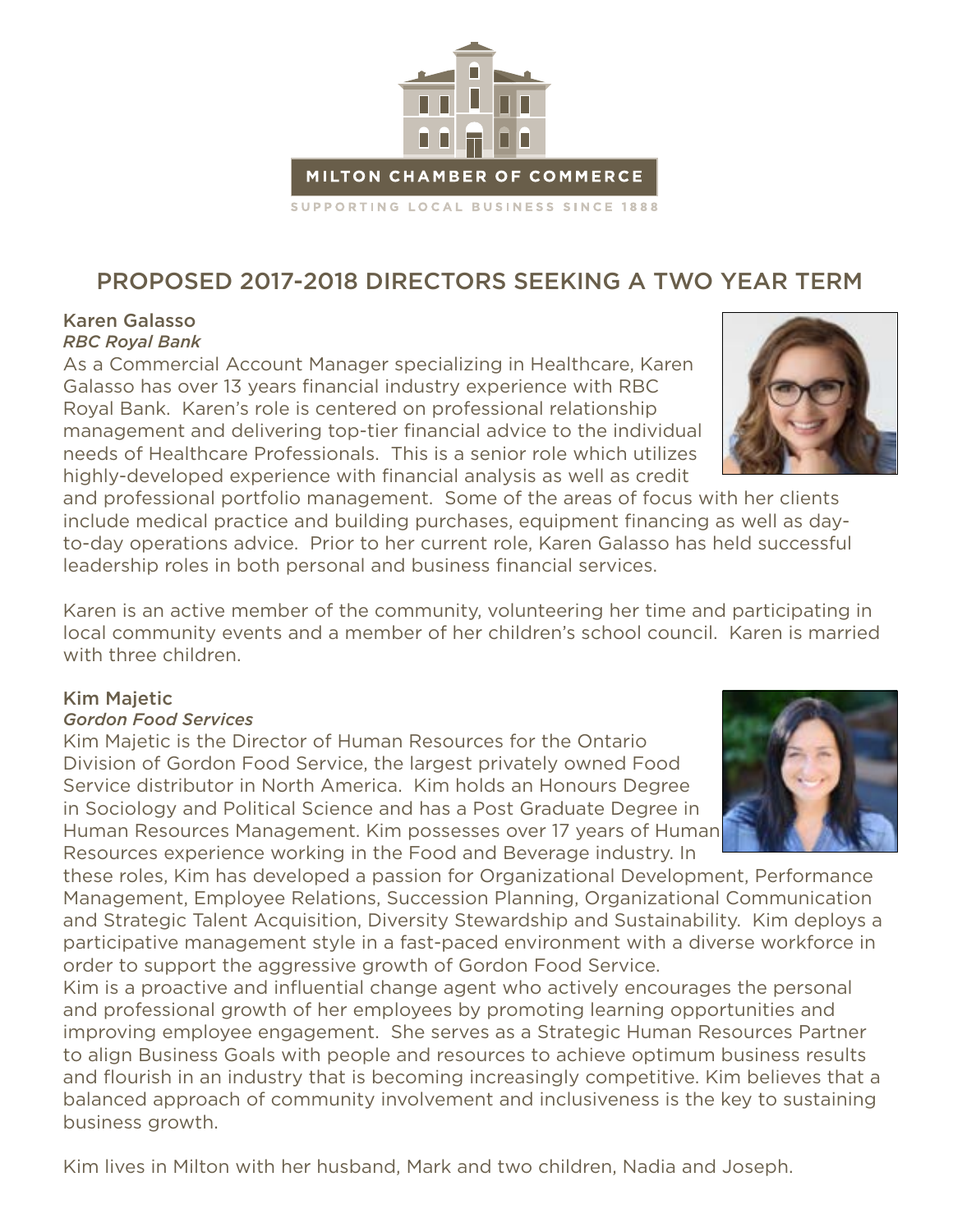

# PROPOSED 2017-2018 DIRECTORS SEEKING A TWO YEAR TERM

## Amanda Moss

*Chudleigh's*

Amanda Moss is the HR Manager at Chudleigh's Commercial Bakery. Amanda holds a Psychology Degree from the University of Western Ontario, and a Post Graduate Business Diploma in Human Resources Management. Amanda joined Chudleigh's in 2015 with over 10 years of previous experience in the HR field. Prior to joining Chudleigh's, she held HR roles in engineering and building product manufacturing.



Amanda's experience has been centered around supporting growth, development, and engagement in fast paced work environments. Amanda is an active member of the HR Chamber group as well as the Milton Young Professionals Association. Born and raised in Milton, Amanda now lives in town with her husband, Tyler and daughter, Paisley.